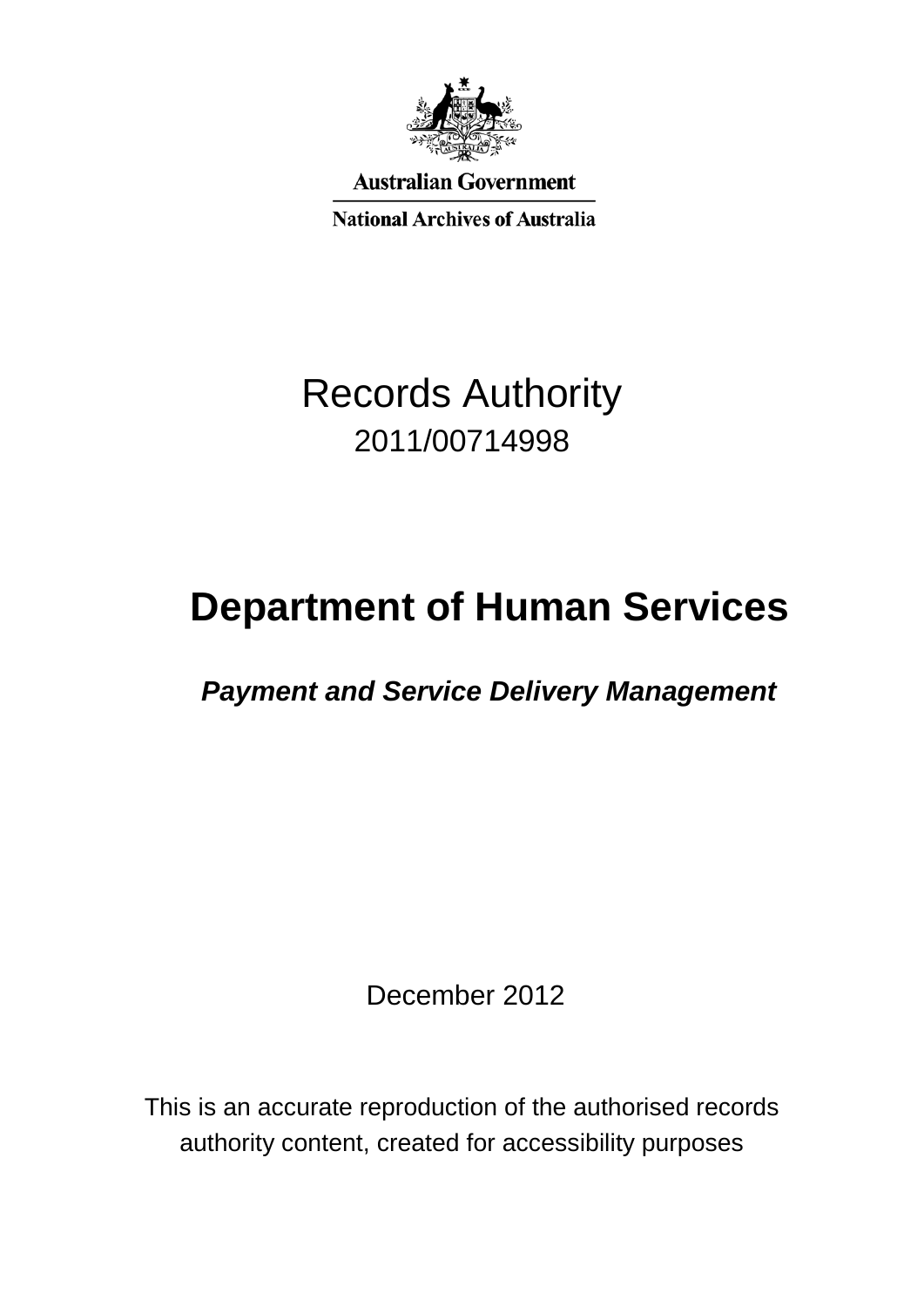#### **CONTENTS**

| <b>INTRODUCTION</b>                     |  |
|-----------------------------------------|--|
| <b>APPLICATION OF THIS AUTHORITY</b>    |  |
| <b>CONTACT INFORMATION</b>              |  |
|                                         |  |
| PAYMENT AND SERVICE DELIVERY MANAGEMENT |  |

© Commonwealth of Australia 1901

This work is copyright. Apart from any use as permitted under the *Copyright Act 1968,* no part may be reproduced by any process without prior written permission from the National Archives of Australia. Requests and inquiries concerning reproduction and rights should be directed to the Publications Manager, National Archives of Australia, PO Box 7425, Canberra Mail Centre ACT 2610, Australia.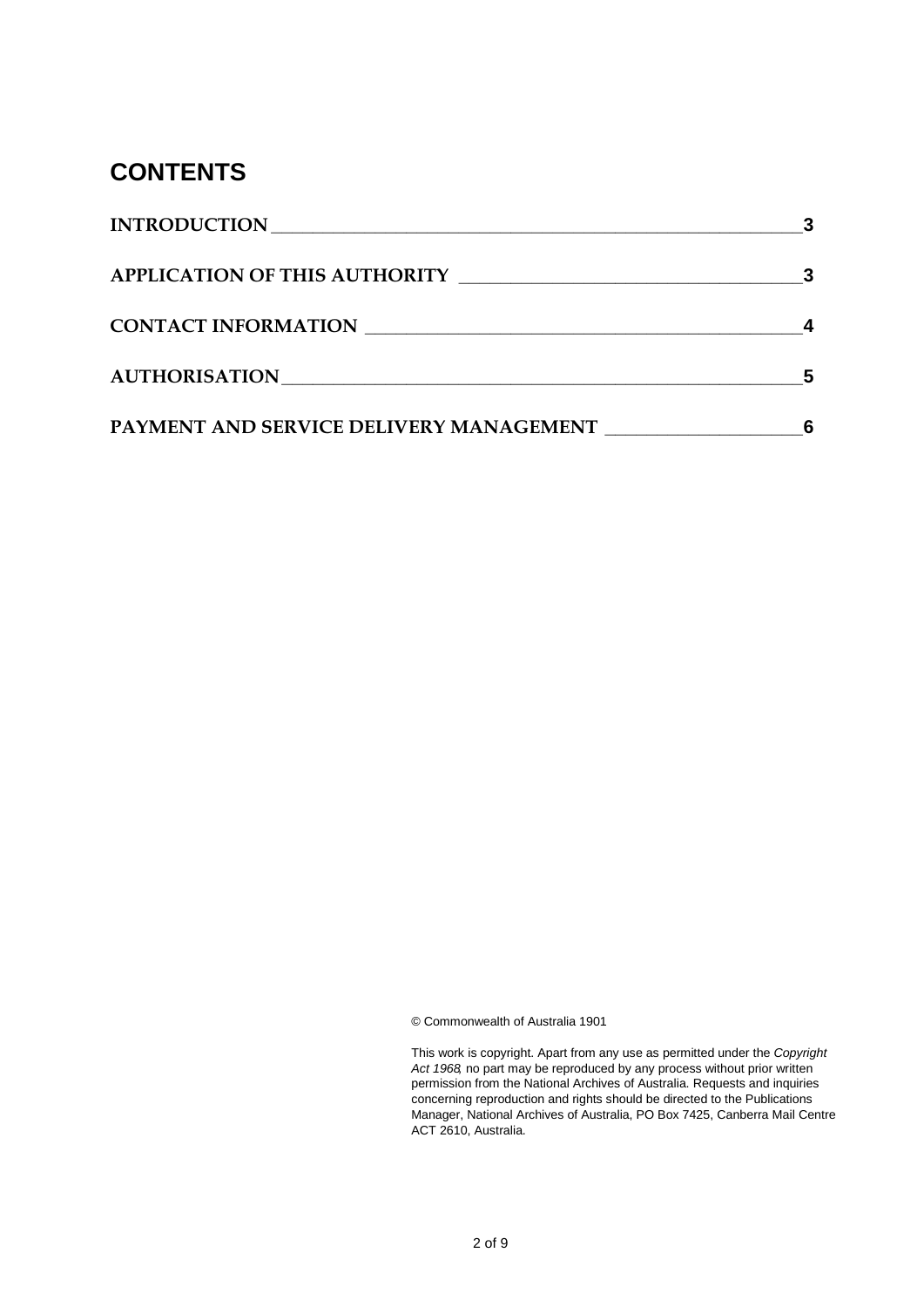#### <span id="page-2-0"></span>**INTRODUCTION**

The Department of Human Services and the National Archives of Australia have developed this Records Authority to set out the requirements for keeping or destroying records for the core business areas of Payments and Service Delivery Management. It represents a significant commitment on behalf of the Department of Human Services to understand, create and manage the records of its activities.

This Authority is based on the identification and analysis of the business of the Department of Human Services. It takes into account the agency's legal and organisational records management requirements, and the interests of stakeholders, the agency and the National Archives of Australia.

The Authority sets out those records that need to be retained as national archives and specifies the minimum length of time that temporary records need to be kept. This Authority gives the Department of Human Services permission under the *Archives Act 1983*, for the destruction of the temporary records described after the minimum retention period has expired. Retention periods for these temporary records are based on: an assessment of business needs; broader organisational accountability requirements; and community expectations, and are approved by the National Archives of Australia on the basis of information provided by the agency.

As changes in circumstances may affect future records management requirements, the periodic review of this Authority is recommended. All amendments must be approved by the National Archives of Australia.

# <span id="page-2-1"></span>**APPLICATION OF THIS AUTHORITY**

- 1. This Authority supersedes Records Authority RDA 1335. The superseded records authority cannot be used by the Department of Human Services after the date of issue of this Authority.
- 2. This Authority is to be used to determine how long records must be kept. Records are matched to the relevant core business and records class in the Authority:
	- Where the minimum retention period has expired and the records are not needed for agency business they should be destroyed as authorised in this Authority
	- Records that have not reached the minimum retention period must be kept until they do
	- Records that are identified as Retain as National Archives (RNA) are to be transferred to the National Archives of Australia for preservation
- 3. This Authority should be used in conjunction with general records authorities such as:
	- Administrative Functions Disposal Authority (AFDA) and/or AFDA Express issued by the National Archives to cover business processes and records common to Australian Government agencies;
	- General Records Authority (31) For source (including original) records that have been copied, converted or migrated.
- 4. The Normal Administrative Practice (NAP) provision of the *Archives Act 1983* gives agencies permission to destroy certain records without formal authorisation. This usually occurs where records are duplicated, facilitative or for short-term use only. NAP does not replace arrangements agreed to in this Authority but can be used as a tool to assist in identifying records for destruction together with an agency's Records Authority or Authorities, and with AFDA and AFDA Express. The National Archives recommends that agencies develop and implement a Normal Administrative Practice policy. Advice and guidance on destroying records as a normal administrative practice and on how to develop an agency NAP policy is available from the National Archives' website at **[www.naa.gov.au](http://www.naa.gov.au/)**
- 5. Records that are reasonably likely to be needed as evidence in a current or future judicial proceeding or are subject to a request for access under the *Archives Act 1983*, the *Freedom of Information Act 1982* or any other relevant Act must not be destroyed until the action has been completed.
- 6. Records subject to a disposal freeze must not be destroyed until the freeze has been lifted. Further information about disposal freezes and whether they affect the application of this Authority is available from the National Archives website at **[www.naa.gov.au](http://www.naa.gov.au/)**
- 7. Where the method of recording information changes (for example from a manual system to an electronic system, or when information is migrated from one system to a new system) this authority can still be applied, providing the records document the same core business. The information must be accessible for the period of time prescribed in this Authority. The Department of Human Services will need to maintain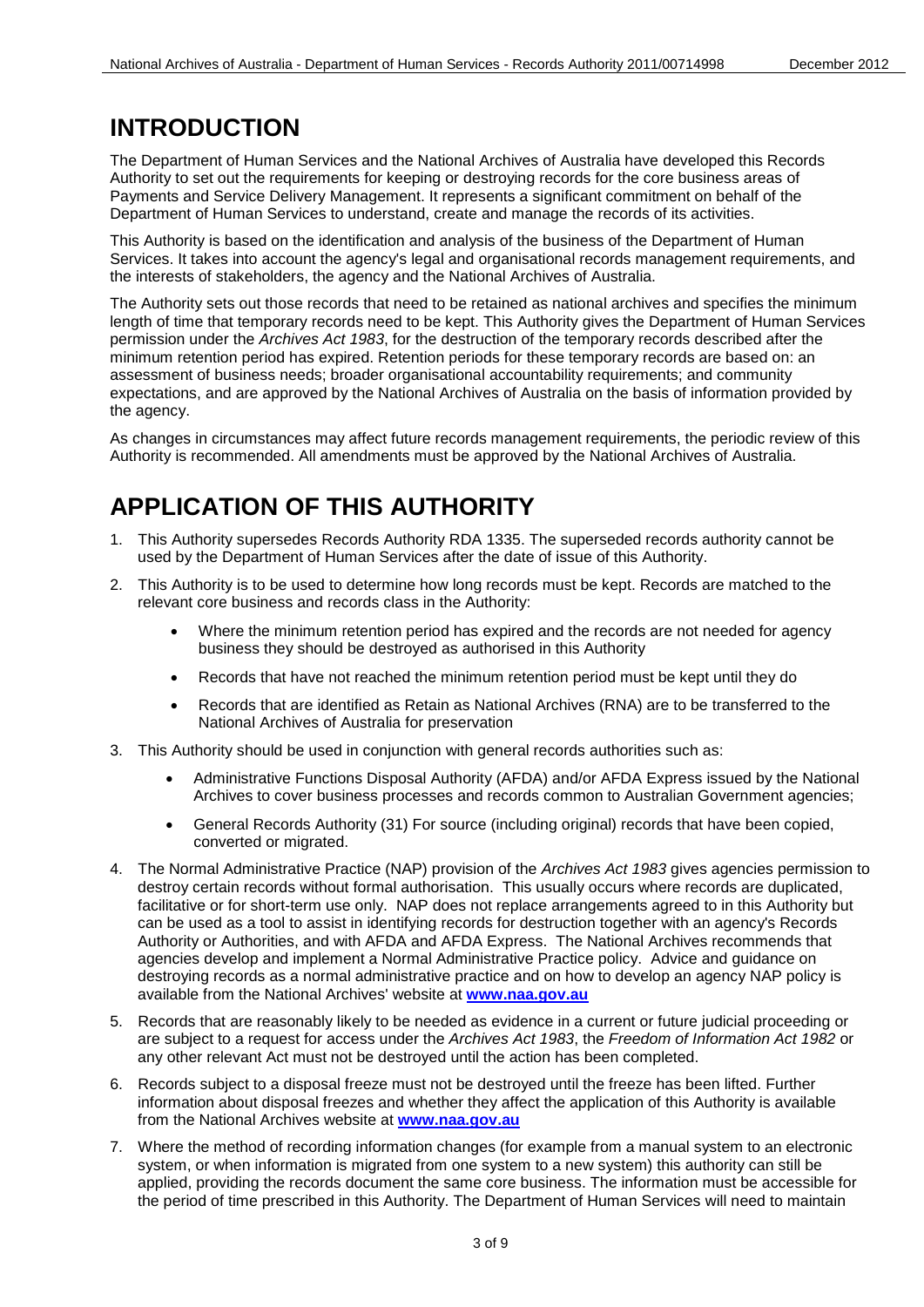continuing access to the information, including digital information, for the periods prescribed in this records authority or until the information is transferred into the custody of the National Archives.

- 8. In general, retention requirements indicate a minimum period for retention. The Department of Human Services may extend minimum retention periods if it considers that there is an administrative need to do so, without further reference to the National Archives. Where the Department of Human Services believes that its accountability will be substantially compromised because a retention period or periods are not adequate, it should contact the National Archives for review of the retention period.
- 9. Records coming within Retain as national archives' classes in this Authority have been determined to be part of the archival resources of the Commonwealth under section 3C of the *Archives Act 1983*. The determination of Commonwealth records as archival resources of the Commonwealth obliges agencies to transfer the records to the National Archives when they cease to be current and, in any event, within 15 years of the records coming into existence, under section 27 of the *Archives Act 1983*.
- 10. Records in the care of agencies should be appropriately stored, managed and preserved. Agencies need to meet this obligation to ensure that the records remain authentic and accessible over time. Under Section 31 of the *Archives Act 1983*, access arrangements are required for records that become available for public access including those records that remain in agency custody.
- 11. Appropriate arrangements should be made with the National Archives when records are to be transferred into custody. The National Archives accepts for transfer only those records designated as national archives.
- 12. Advice on how to use this Authority is available from the Department of Human Services records manager. If there are problems with the application of the Authority that cannot be resolved, please contact the National Archives.

#### <span id="page-3-0"></span>**CONTACT INFORMATION**

For assistance with this authority or for advice on other records management matters, please contact National Archives' Agency Service Centre.

Queen Victoria Terrace Tel: (02) 6212 3610 Parkes ACT 2600 Fax: (02) 6212 3989 Canberra Mail Centre ACT 2610 Website: **[www.naa.gov.au](http://www.naa.gov.au/)**

PO Box 7425 Email: **[recordkeeping@naa.gov.au](mailto:recordkeeping@naa.gov.au)**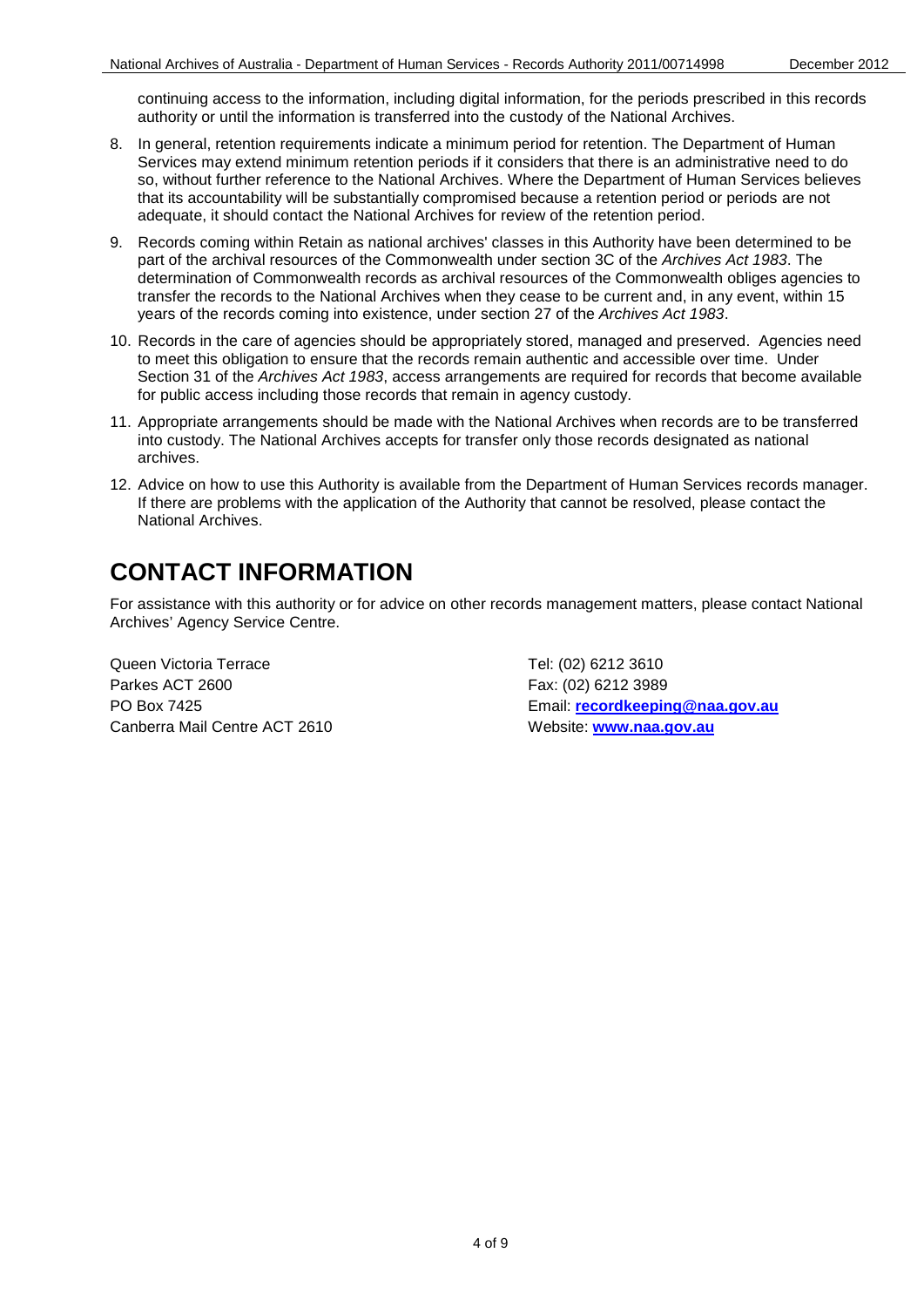### <span id="page-4-0"></span>**AUTHORISATION**

#### **RECORDS AUTHORITY 2011/00714998**

| Person to whom notice of | Ms Kathryn Campbell                  |
|--------------------------|--------------------------------------|
|                          | Secretary                            |
| authorisation is given:  | Department of Human Services         |
|                          | 65 Canberra Avenue Griffith ACT 2603 |

| <b>Purpose:</b>     | Authorises arrangements for the disposal of records in accordance with<br>Section 24(2)(b) of the Archives Act 1983                                                                             |
|---------------------|-------------------------------------------------------------------------------------------------------------------------------------------------------------------------------------------------|
|                     | Determines records classed as 'Retain as national archives' in this<br>Records Authority to be part of the archival resources of the<br>Commonwealth under section 3C of the Archives Act 1983. |
|                     |                                                                                                                                                                                                 |
| <b>Application:</b> | All core business records relating to Payment and Service Delivery<br>Management.                                                                                                               |

This authority gives permission for the destruction, retention or transfer to the National Archives of Australia of the records described. This authority will apply only with the consent of the agency currently responsible for the business documented in the records described.

| Authorised by:                                                      | Date of issue:   |
|---------------------------------------------------------------------|------------------|
| David Fricker<br>Director-General<br>National Archives of Australia | 19 December 2012 |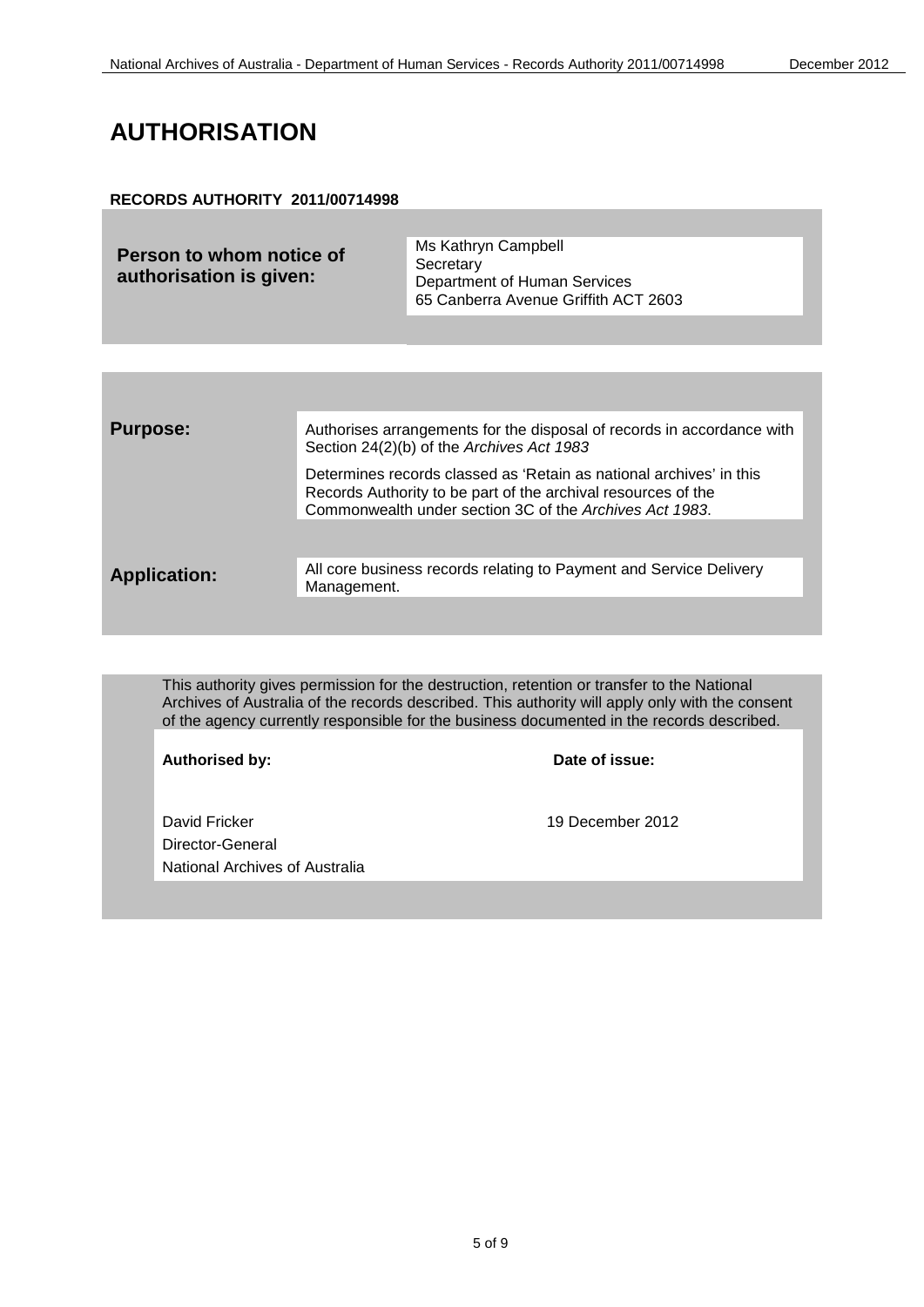<span id="page-5-0"></span>The core business of processing, assessing and providing payments and services to eligible claimants in accordance with government legislation and policy based on business agreements with policy jurisdictions responsible for the payment or service. Policy jurisdictions include Commonwealth government departments, State and Territory governments and authorities, and foreign governments. Payments and services managed are diverse and include: aged and disability pensions; unemployment benefits; and student, family, indigenous, migrant, emergency and natural disaster assistance including counselling and other non-payment services. The core business also includes fraud and debt management and promotion of services.

The core tasks associated with Payment and Service Delivery include:

- engagement and consultation with business partners and potential business partners relating to a service and its delivery;
- receipt and processing of claims for payment from claimants for approved schemes and services;
- providing non-payment and support services to customers such as counselling and referrals to other services;
- improvement and development processes for service delivery operations;
- policies, procedures and client information about internal core business processes;
- presentations, addresses and speeches made by the Minister or Chief Executive in relation to service delivery and payments;
- promotion and provision of information about available services;
- community outreach to customers and non-customers such as seminars on financial management;
- reporting to government and policy departments on payments and service delivery performance;
- internal and external appeals processes relating to payment and service management decisions and other core business activities;
- management of external input such as Ombudsman enquiries relating to payment and service management decisions and other core business activities;
- investigating overpayment and fraud including receipt of information monitoring of non-compliant claims and investigation activities. Also includes referrals for prosecution;
- debt management, debt waivers and recovery of overpayment;
- policies, procedures and client information relating to core business processes; and
- supporting administration for payments and non-payment services

*For the development and implementation of bilateral management arrangements with policy departments, and of intergovernmental, international and other stakeholder agreements, memorandums of understanding and joint ventures, use SERVICE DELIVERY.*

*For advice, reporting and other contributions to the development of service delivery policy relating to payments and services, use SERVICE DELIVERY*

*For research, development and implementation of business opportunities and activities related to the service delivery of payments and services, use SERVICE DELIVERY*

*For financial agreements related to the management of payment services including service initiatives and incentive payments, use AFDA/AFDA Express FINANCIAL MANAGEMENT*

| Class no | <b>Description of records</b>                                                                                                                                                                                               | <b>Disposal action</b> |
|----------|-----------------------------------------------------------------------------------------------------------------------------------------------------------------------------------------------------------------------------|------------------------|
| 60681    | The following significant records:                                                                                                                                                                                          | Retain as              |
|          | addresses, presentations or speeches made by the portfolio Minister or<br>$\bullet$<br>the agency's chief executive;                                                                                                        | national archives      |
|          | reports, evaluations, advice and other input to government and external<br>$\bullet$<br>policy departments on payments and service delivery management<br>(including performance) that is known to be innovative or to have |                        |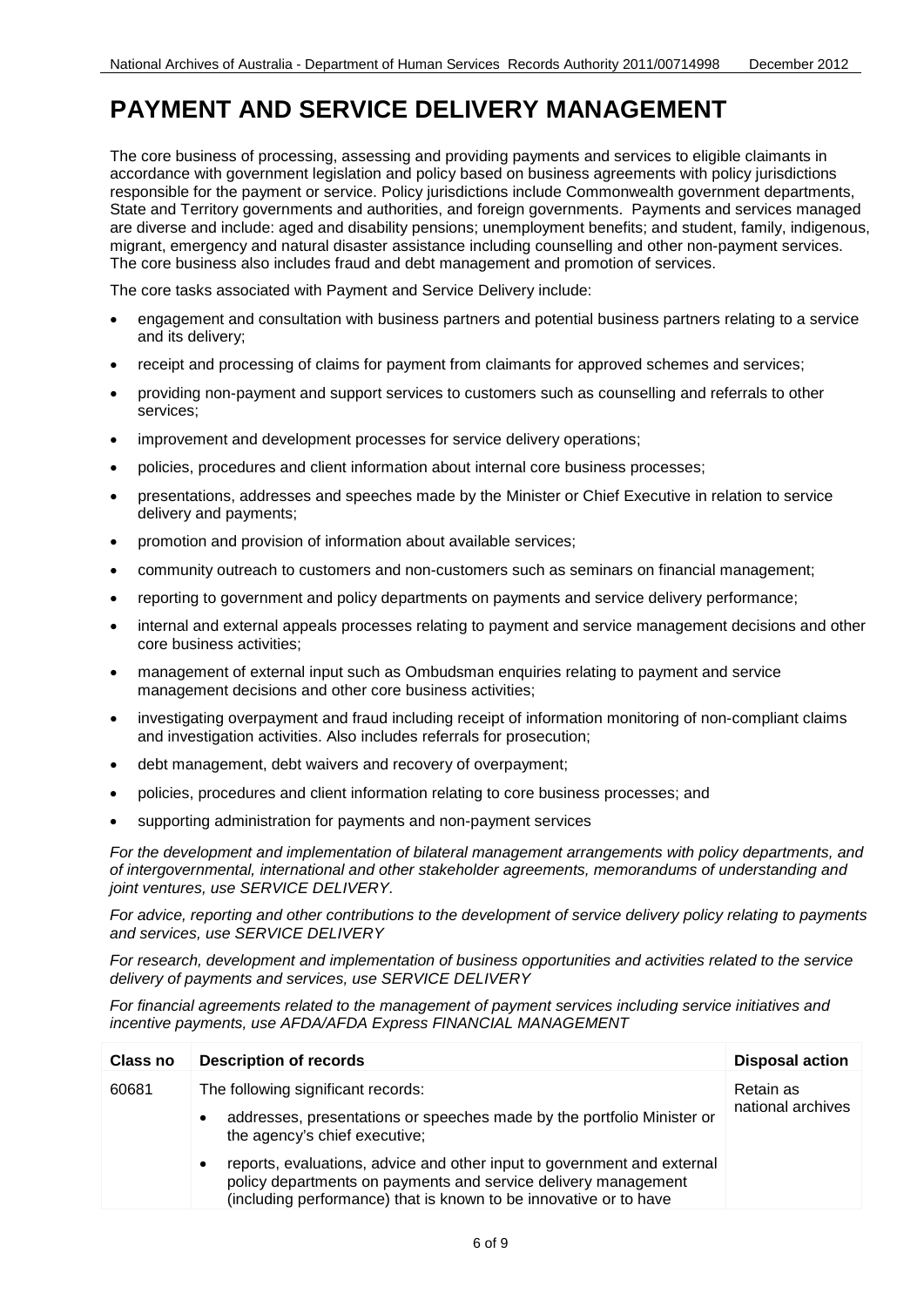| Class no | <b>Description of records</b>                                                                                                                                                                                                                                                                                                                                                                                                                                                                                                                                                                                                                                                                                                                                                                                    | <b>Disposal action</b>         |
|----------|------------------------------------------------------------------------------------------------------------------------------------------------------------------------------------------------------------------------------------------------------------------------------------------------------------------------------------------------------------------------------------------------------------------------------------------------------------------------------------------------------------------------------------------------------------------------------------------------------------------------------------------------------------------------------------------------------------------------------------------------------------------------------------------------------------------|--------------------------------|
| (cont)   | initiated change such as policy review. Includes supporting<br>documentation;<br>[For reporting and advice on the implementation and outcomes of<br>service delivery policy, use SERVICE DELIVERY]                                                                                                                                                                                                                                                                                                                                                                                                                                                                                                                                                                                                               |                                |
|          | appeals documentation for High Court cases;<br>٠                                                                                                                                                                                                                                                                                                                                                                                                                                                                                                                                                                                                                                                                                                                                                                 |                                |
|          | internal and external appeals processes (other than High Court cases)<br>٠<br>that are precedent setting such as initiating policy or legislative review;                                                                                                                                                                                                                                                                                                                                                                                                                                                                                                                                                                                                                                                        |                                |
|          | documentation related to official external input (including Ombudsman<br>$\bullet$<br>enquiries) that are precedent setting such as initiating policy or<br>legislative review;                                                                                                                                                                                                                                                                                                                                                                                                                                                                                                                                                                                                                                  |                                |
|          | investigations and prosecutions that are precedent setting such as<br>٠<br>initiating policy or legislative review;                                                                                                                                                                                                                                                                                                                                                                                                                                                                                                                                                                                                                                                                                              |                                |
|          | high level event based records of major emergencies, such as Cyclone<br>$\bullet$<br>Tracey (1974) and the Bali bombing (2002), documenting the<br>department's involvement in the emergency response, recovery and<br>operations;                                                                                                                                                                                                                                                                                                                                                                                                                                                                                                                                                                               |                                |
|          | name identified records documenting 20 <sup>th</sup> century core business<br>٠<br>payments and services to institutions which were responsible for the<br>care of either child migrants or forgotten Australians as defined by the<br>Commonwealth Find and Connect Service or its successors; and                                                                                                                                                                                                                                                                                                                                                                                                                                                                                                              |                                |
|          | name identified legacy (non-current) records that provide summaries of<br>٠<br>the individual's payment and service delivery management history such<br>as registers showing changes to assistance over time. These are<br>expected to be mainly 20 <sup>th</sup> century microfiche records of client<br>assistance history. Includes where required, associated finding aids<br>such as an index or a cross reference between client numbers and<br>names or other identifying data. Excludes case files. Details of records<br>covered by this description are included in a separate implementation<br>document agreed with the National Archives of Australia.<br>[For legacy records that do not provide summaries of an individual's<br>payment and service delivery management history, use class 60685] |                                |
| 60682    | Summary individual client data with personal identity details including<br>names and service history used to ensure customer uniqueness of records<br>in the payment and service delivery management databases over time.                                                                                                                                                                                                                                                                                                                                                                                                                                                                                                                                                                                        | Retain as<br>national archives |
| 60683    | Records relating to service development and improvement including:                                                                                                                                                                                                                                                                                                                                                                                                                                                                                                                                                                                                                                                                                                                                               | Destroy 10 years               |
|          | service and system planning, design and testing;<br>٠                                                                                                                                                                                                                                                                                                                                                                                                                                                                                                                                                                                                                                                                                                                                                            | after last action              |
|          | technology and equipment design and testing utilising co-design<br>principles for service improvement;                                                                                                                                                                                                                                                                                                                                                                                                                                                                                                                                                                                                                                                                                                           |                                |
|          | customer safety, security and privacy impact assessment;<br>٠                                                                                                                                                                                                                                                                                                                                                                                                                                                                                                                                                                                                                                                                                                                                                    |                                |
|          | risk management assessment;<br>٠                                                                                                                                                                                                                                                                                                                                                                                                                                                                                                                                                                                                                                                                                                                                                                                 |                                |
|          | business cases and proof of concept reports;<br>٠                                                                                                                                                                                                                                                                                                                                                                                                                                                                                                                                                                                                                                                                                                                                                                |                                |
|          | stakeholder consultation and engagement;                                                                                                                                                                                                                                                                                                                                                                                                                                                                                                                                                                                                                                                                                                                                                                         |                                |
|          | change management activities;<br>٠                                                                                                                                                                                                                                                                                                                                                                                                                                                                                                                                                                                                                                                                                                                                                                               |                                |
|          | routine monitoring, evaluation and reporting of service quality in<br>٠<br>relation to agreed standards and compliance requirements; and                                                                                                                                                                                                                                                                                                                                                                                                                                                                                                                                                                                                                                                                         |                                |
|          | routine reporting to government and policy departments on payments<br>٠                                                                                                                                                                                                                                                                                                                                                                                                                                                                                                                                                                                                                                                                                                                                          |                                |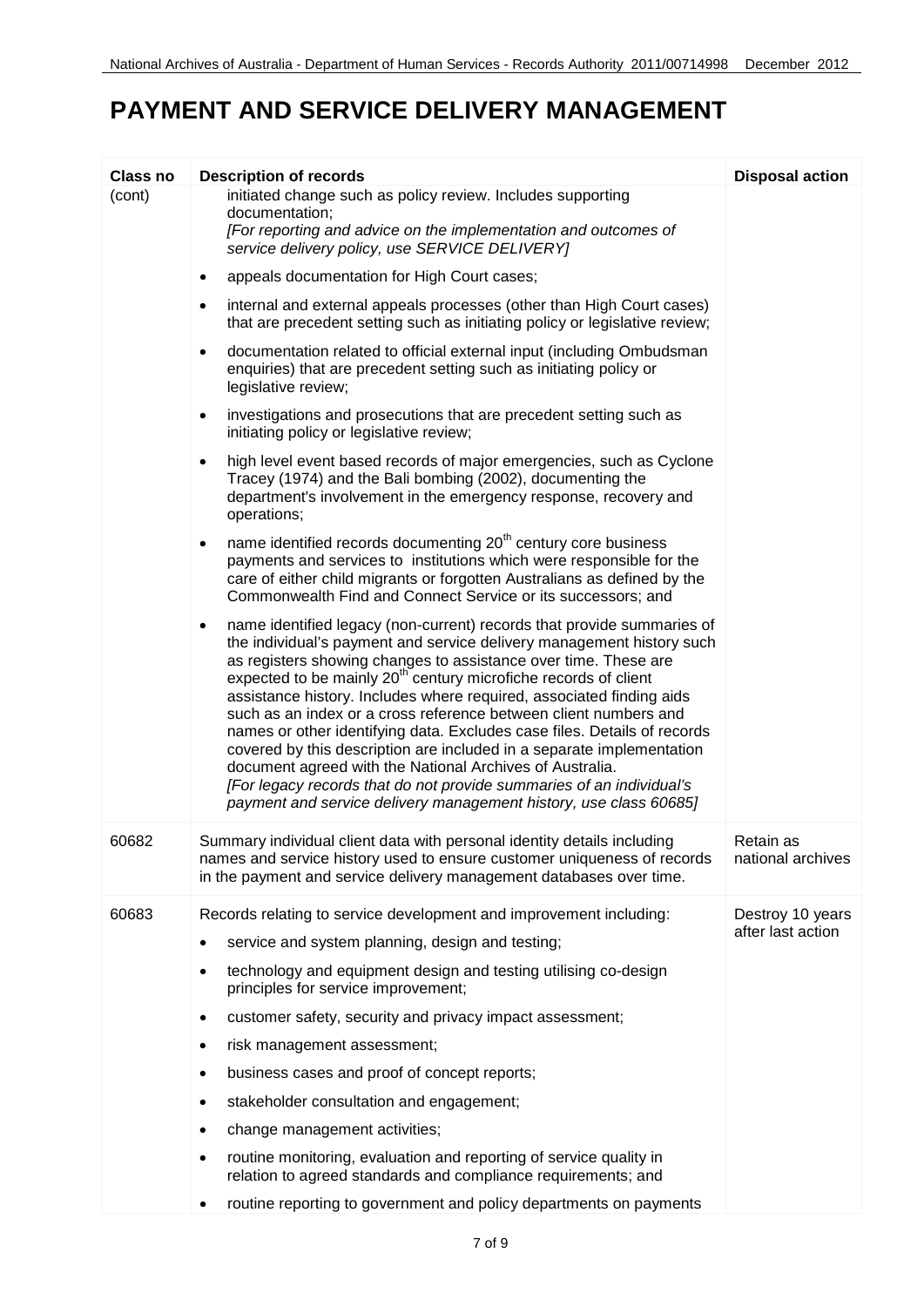| Class no | <b>Description of records</b>                                                                                                                                                                                                                                                                  | <b>Disposal action</b>                              |
|----------|------------------------------------------------------------------------------------------------------------------------------------------------------------------------------------------------------------------------------------------------------------------------------------------------|-----------------------------------------------------|
| (cont)   | and service delivery performance.                                                                                                                                                                                                                                                              |                                                     |
|          | [For reporting, reviews and advice known to be innovative or to have<br>initiated change, use class 60681]                                                                                                                                                                                     |                                                     |
| 60684    | Records relating to investigations of non-compliant and fraudulent activity,<br>calculation and recovery of overpayments and debts relating to payment<br>services including:                                                                                                                  | Destroy 10 years<br>after<br>investigation          |
|          | receipt of information from the general public, police and other sources<br>about non-compliance, overpayment or fraudulent activity;                                                                                                                                                          | and/or court<br>action or case<br>officially closed |
|          | reports identifying potential non-compliance and fraudulent and<br>$\bullet$<br>overpayment activity from internal and external sources;                                                                                                                                                       |                                                     |
|          | investigation activities including auditing, data detection, data analysis,<br>$\bullet$<br>monitoring, evidence collected, reports of interviews and<br>correspondence;                                                                                                                       |                                                     |
|          | document checks, compliance audits and other methods of<br>$\bullet$<br>establishing overpayment or non-compliance;                                                                                                                                                                            |                                                     |
|          | reports and recommended action following investigations;                                                                                                                                                                                                                                       |                                                     |
|          | briefs and documentation for prosecution, legal action or appeal; and<br>$\bullet$                                                                                                                                                                                                             |                                                     |
|          | evidence of debt management and recovery of overpayments based on<br>$\bullet$<br>information establishing amount of overpayment and calculation of<br>repayment amount and method of repayment.                                                                                               |                                                     |
|          | [For High Court cases and for other cases and investigations that are<br>precedent setting such as those that lead to policy or legislative review, use<br>class 60681]                                                                                                                        |                                                     |
| 60685    | Records documenting the delivery and review of payment or non-payment<br>services to eligible recipients or those with ongoing entitlement including:                                                                                                                                          | Destroy 7 years<br>after last action                |
|          | core business internal policies and supporting documentation;<br>$\bullet$                                                                                                                                                                                                                     |                                                     |
|          | procedures related to the delivery of internal and external policy on<br>$\bullet$<br>payment and service delivery management;                                                                                                                                                                 |                                                     |
|          | publicly distributed guidelines developed internally relating to core<br>business processes such as internal appeals of decisions;                                                                                                                                                             |                                                     |
|          | applications for payments and supporting documentation required by<br>specific schemes eg medical information;                                                                                                                                                                                 |                                                     |
|          | payments and determination of eligibility for payment and/or services;                                                                                                                                                                                                                         |                                                     |
|          | internal audit of all aspects of payment delivery services including staff<br>adherence to procedures and management of records, compliance with<br>service agreements and statistical reports; and                                                                                            |                                                     |
|          | payment summaries/histories;<br>[For summary individual client data and service history used to ensure<br>customer uniqueness of database records over time, use class 60682;<br>For legacy (non-current) records that are name identified service<br>history summaries only, use class 60681] |                                                     |
|          | assurance of support agreements;<br>$\bullet$                                                                                                                                                                                                                                                  |                                                     |
|          | payment compliance reports and related activity breaches and<br>suspensions;                                                                                                                                                                                                                   |                                                     |